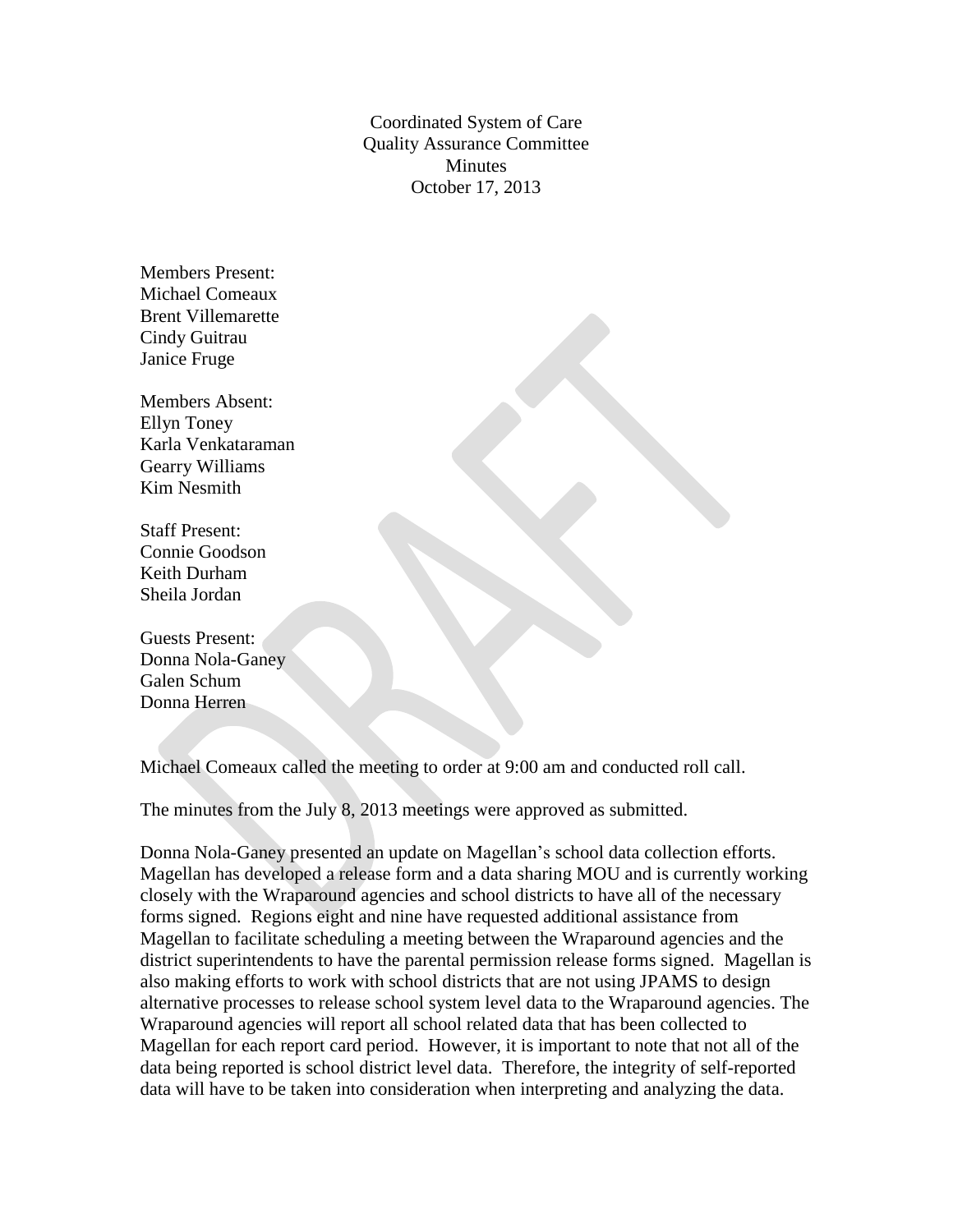Magellan staff present stated that the data analysis section of future school related data reports will address data integrity issues.

Michael Comeaux presented an update on the progress being made with data sharing efforts for the CSoC Outcomes Evaluation. Michael reported that the Department of Education (DOE) has communicated with the University of Washington's Wraparound Evaluation and Research Team (WERT) and high level meetings are currently taking place within DOE at the Governance Board level to develop a plan to share administrative level data for this study. Cindy Guitrau reported that the Department of Children and Family Services (DCFS) had a conference call with the University of Washington on September 10th. DCFS and the WERT have several follow up items to complete before their next call, and they are hoping to set up another meeting on Thursday, October 24th or Friday, October  $25<sup>th</sup>$ . An update from the Office of Juvenile Justice (OJJ) was not available. Connie Goodson reported that OBH is planning to implement CSoC statewide in the near future, so it is important to note that there is a relatively small window of opportunity for this study to take place. Once statewide implementation takes place there will no longer be a control group to compare outcomes. Connie emphasized the importance of this work and that the State CSoC team is available to offer any needed support and assistance in moving this process forward. Keith Durham also stated that he is available to attend future calls between the State agencies and the WERT.

Keith Durham provided a brief update on the work being planned with the WERT to monitor Wraparound fidelity to practice on a statewide and Wraparound agency level. Next week Keith will be meeting with Hattie Quick (University of Washington) to set up the internet based account that will be utilized to disseminate surveys, track results and run data reports.

On October 8, 2013 OBH received Magellan's second quarter Quality Measures data reports. Michael Comeaux invited Committee members to discuss the reports that were disseminated to the Committee in early October and to direct any questions, comments, concerns or items in need of clarification to the Magellan staff present at the meeting. Michael reported that time does not permit for the review all of the Magellan reports during the quarterly meetings, and he asked members to please review all reports in advance of the meetings and be prepared to discuss specific questions or comments during the meeting time.

The Committee members noted discrepancies between the date ranges on some of the reports submitted and the actual second contract quarter dates (June 1, 2013 to August 31, 2013). Magellan staff reported that these discrepancies were errors and stated that future reports would include accurate reporting dates. A request was made by the Committee for Magellan to provide quarterly updates on the status of Corrective Action Plans (CAP) noted in reports from the previous quarter. Due to the fact that sufficient data has not yet been collected to allow for a meaningful discussion about data analysis and data trends, the Committee primarily discussed technical/mechanical aspects of reports with Magellan. Magellan staff provided clarification on some of the technical aspects of the